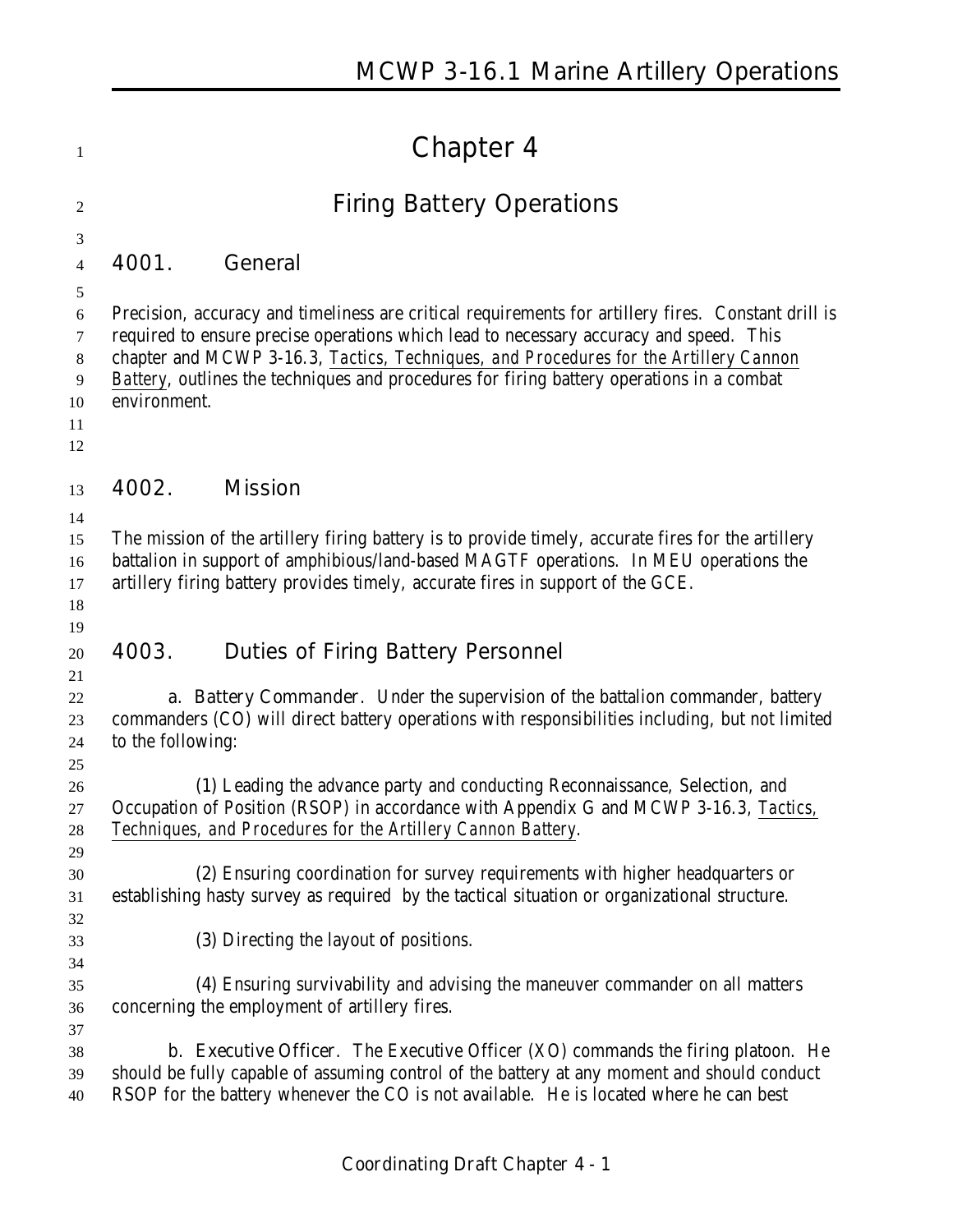control operations of the battery (with assistance from the Battery Gunnery Sergeant). He supervises and coordinates all logistical and maintenance efforts, including the distribution of all classes of supply. He is the primary liaison between the battery and all logistical support agencies. During occupations he is responsible for verifying the lay of the battery and will ensure the accurate computation of XO's Min QE. The XO is ultimately responsible for the overall establishment and supervision of the plan for battery defense. At all times during firing he will direct howitzer operations and consult with the FDO concerning ammunition management. During displacement he leads the main body to the next firing position. The XO is guided in the performance of his duties by MCWP 3-16.3, *Tactics, Techniques, and Procedures for Cannon Battery*. **c. Liaison Officer**. The Liaison Officer (LNO) serves as the battery CO's representative and artillery/fire support advisor to the supported maneuver battalion. Primary duties include keeping the artillery battalion/battery informed of the maneuver battalion's plans and monitoring/controlling the forward observer (FO) teams. He also participates directly in fire support planning and must constantly be aware of the location and situation of the artillery battalion and batteries. The LNO is guided in the performance of his duties by MCWPs 3-16, *Tactics, Techniques, and Procedures for Fire Support Coordination* and MCWP 3-16.6, *Supporting Arms, Observer, Spotter, and Controller*. **d. Fire Direction Officer**. The Fire Direction Officer (FDO) is responsible for the training and supervision of the fire direction personnel. He will ensure the accurate computation of firing data for the engagement of targets based on commander's guidance, attack criteria, and the tactical situation. He will maintain a situation map to reflect battlefield geometry and the current enemy situation. He is responsible for eliminating the potential of fratricide by clearing intermediate crests along the gun-target line. The FDO is guided in the performance of his duties by MCWP 3-16.4, *Artillery Manual Cannon Gunnery* and MCWP 3- 16.3, *Tactics, Techniques, and Procedures for the Artillery Cannon Battery*. **e. Assistant Executive Officer**. The Assistant Executive Officer (AXO) assists the CO during RSOP and advance party operations during which he sets up and orients the lay circle using the most preferred method available. In the absence of the CO the AXO will select the location for the battery operations center (BOC). Once the battery occupies and has been laid by the XO, he will assist the XO in the general supervision of the battery position. The AXO will serve as the FDO in the BOC. The AXO is guided in his duties by MCWP 3- 16.3, *Tactics, Techniques, and Procedures for the Artillery Cannon Battery*. **f. First Sergeant**. The First Sergeant is the senior enlisted advisor to the CO. He will assist and supervise the establishment of local security during RSOP procedures and the battery plan for defense. He advises the CO on administrative matters and the enlisted members of the battery. The First Sergeant is guided in the performance of his duties by FMFM 3-1, *Command and Staff Action* and MCWP 3-16.3, *Tactics, Techniques, and Procedures for the Artillery Cannon Battery*.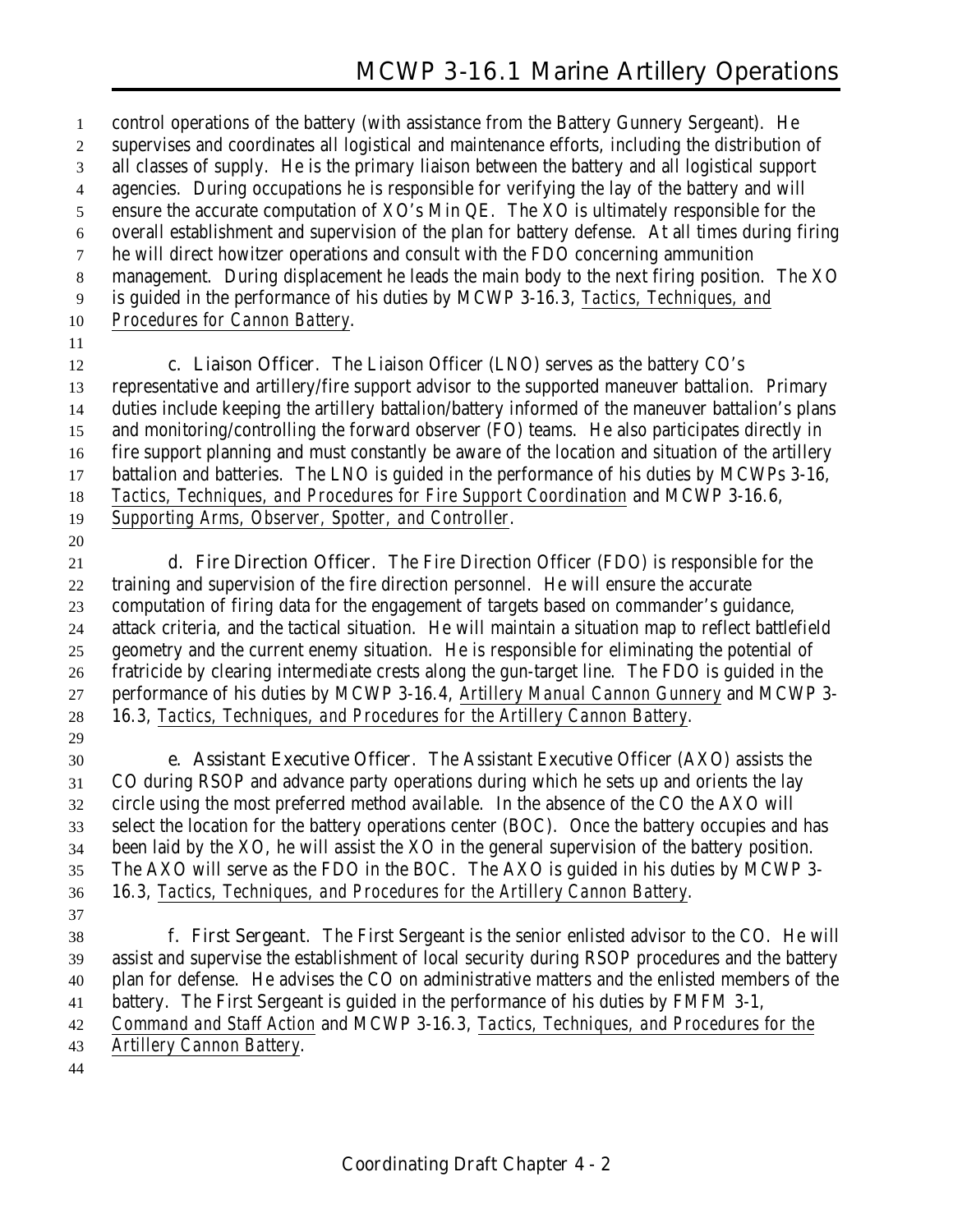**g. Battery Gunnery Sergeant**. The Battery Gunnery Sergeant is the primary expert on artillery matters. He be prepared to assume the duties of the XO if required. He will assist the XO in the overall establishment and supervision of the plan for battery defense. The Battery Gunnery Sergeant is guided in the performance of his duties by the duties assigned to "Chief of Firing Battery" in MCWP 3-16.3, *Tactics, Techniques, and Procedures for the Artillery Cannon Battery*.

 **h. Operations Chief**. The Operations Chief (Ops Chief) is the technical expert and trainer within the FDC. He ensures that all equipment is on hand and operational, all appropriate records are maintained, and supervises the computation of all firing data. He is responsible for the fire control map to include the current location of friendly units and fire support coordinating measures. He ensures the smooth performance of the FDC and functions as the FDO in his absence. MCWP 3-16.3, *Tactics, Techniques, and Procedures for the Artillery Cannon Battery*.

 **i. Motor Transport Chief**. The Motor Transport Chief is responsible for all vehicle support and maintenance for the battery. He advises the CO/XO on convoy formations and procedures as well as the positioning of ring-mounts. Whenever possible he should develop strip maps to orient drivers and key personnel prior to movement. Additionally, he ensures vehicles are operational and routine maintenance is performed.

 **j. Ammunition Chief**. The ammunition chief reports directly to the Battery XO for guidance. He is responsible for ensuring the correct amount of ammunition is received and delivered to howitzer sections as directed. He must work in concert with the XO to ensure adequate ammunition is available and project future requirements based on the current operational tempo. 

 **k. Local Security Chief**. The Local Security Chief is responsible for recommending the local security efforts of the battery. He trains and supervises personnel in the use and employment of crew-served weapons. He accompanies the CO on RSOP and leads security sweeps by the advance party. When in position, he generates the defensive diagram and ensures it is reviewed by the XO and forwarded to battalion for integration with battalion defensive plans. The Local Security Chief is guided in the performance of his duties by MCWP 3-16.3, *Tactics, Techniques, and Procedures for the Artillery Cannon Battery*.

 **l. Communications Chief**. The Communications Chief is the principle advisor to the CO for all communications matters. He is responsible for establishing and maintaining battery wire diagrams and radio communications. He will provide a representative for the advance party who is proficient in advising the CO on communications sites. Additionally, he will train all communications personnel on establishing, protecting, repairing, and recovering internal battery and section wire.

 **m. Howitzer Section Chief**. The Howitzer Section Chief is responsible for maintenance, training, and safe operation of his howitzer section. He is an expert in the safe operation and employment of the howitzer, to include: maintenance, handling of ammunition,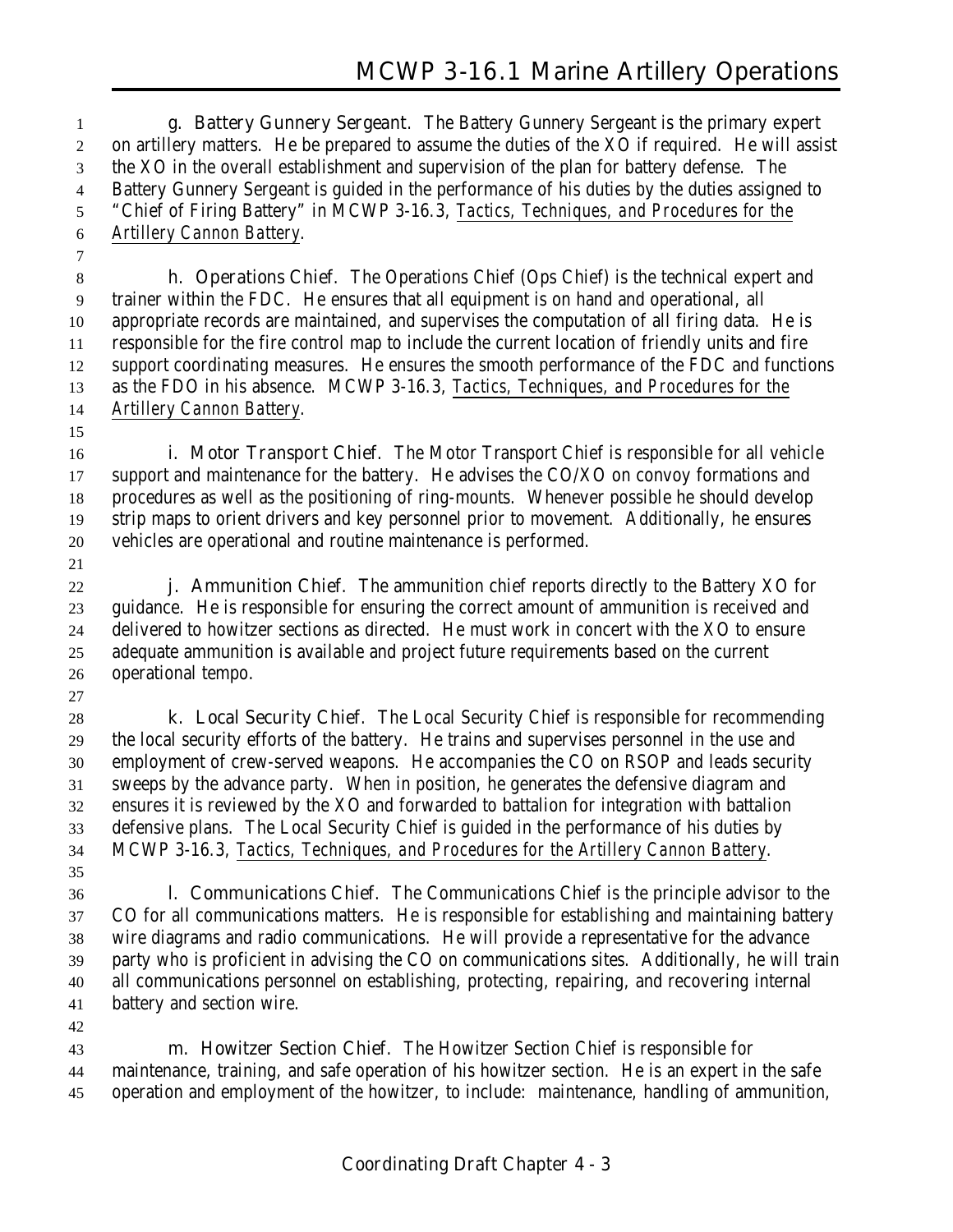## **MCWP 3-16.1 Marine Artillery Operations**

| 1<br>2<br>3 | local security, convoy operations, navigation, direct fire to include the M-2 and M240G<br>machine-guns, MK-19 and emergency actions to include the emergency destruction of his<br>howitzer and prime mover. Howitzer Section Chiefs are guided in the performance of their |  |
|-------------|------------------------------------------------------------------------------------------------------------------------------------------------------------------------------------------------------------------------------------------------------------------------------|--|
| 4           | duties by the appropriate TM for his weapon and MCWP 3-16.3, Tactics, Techniques, and                                                                                                                                                                                        |  |
| 5           | Procedures for the Artillery Cannon Battery.                                                                                                                                                                                                                                 |  |
| 6           |                                                                                                                                                                                                                                                                              |  |
| 7           |                                                                                                                                                                                                                                                                              |  |
| 8           | 4004.<br><b>Advance Party Operations</b>                                                                                                                                                                                                                                     |  |
| 9           |                                                                                                                                                                                                                                                                              |  |
| 10          | This paragraph, used in conjunction with Appendices D and E, provides guidelines for                                                                                                                                                                                         |  |
| 11          | conducting advance party operations.                                                                                                                                                                                                                                         |  |
| 12          |                                                                                                                                                                                                                                                                              |  |
| 13          | a. Personnel Composition                                                                                                                                                                                                                                                     |  |
| 14<br>15    | CO                                                                                                                                                                                                                                                                           |  |
| 16          | <b>AXO</b>                                                                                                                                                                                                                                                                   |  |
| 17          | <b>Battery First Sergeant</b>                                                                                                                                                                                                                                                |  |
| 18          | Designated number of complete howitzer sections.<br>$\bullet$                                                                                                                                                                                                                |  |
| 19          | Local security chief                                                                                                                                                                                                                                                         |  |
| 20          | FDC representative<br>$\bullet$                                                                                                                                                                                                                                              |  |
| 21          | <b>Communications representative</b>                                                                                                                                                                                                                                         |  |
| 22          | One wireman.<br>$\bullet$                                                                                                                                                                                                                                                    |  |
| 23          | One ground guide for each howitzer.                                                                                                                                                                                                                                          |  |
| 24          | One man NBC monitor/survey team (AXO is assigned the duties of NBCD O).                                                                                                                                                                                                      |  |
| 25          | One corpsman                                                                                                                                                                                                                                                                 |  |
| 26          | BOC personnel.                                                                                                                                                                                                                                                               |  |
| 27          | Mechanic                                                                                                                                                                                                                                                                     |  |
| 28          | Appropriate number of drivers.                                                                                                                                                                                                                                               |  |
| 29          |                                                                                                                                                                                                                                                                              |  |
| 30          | <b>b.</b> Advance Party Tasks                                                                                                                                                                                                                                                |  |
| 31          |                                                                                                                                                                                                                                                                              |  |
| 32          | (1) The advance party convoy will halt 100-200 meters prior to the new position and                                                                                                                                                                                          |  |
| 33          | dismount the security force. NBC monitor/survey team moves with the lead element of                                                                                                                                                                                          |  |
| 34          | security force. Upon reaching the outer perimeter of the new position, the team commences                                                                                                                                                                                    |  |
| 35          | NBC survey procedures. Upon completion of NBC survey, the results and established MOPP                                                                                                                                                                                       |  |
| 36          | level for the new position will be transmitted to the battery FDC.                                                                                                                                                                                                           |  |
| 37          |                                                                                                                                                                                                                                                                              |  |
| 38          | (2) Conduct a security sweep of the new position to secure outside perimeter.                                                                                                                                                                                                |  |
| 39<br>40    | (3) Concurrently, position MK-19 along the most likely high speed avenue of                                                                                                                                                                                                  |  |
| 41          | approach and position of M2 machine-gun along the long axis covering the new position.                                                                                                                                                                                       |  |
| 42          |                                                                                                                                                                                                                                                                              |  |
|             |                                                                                                                                                                                                                                                                              |  |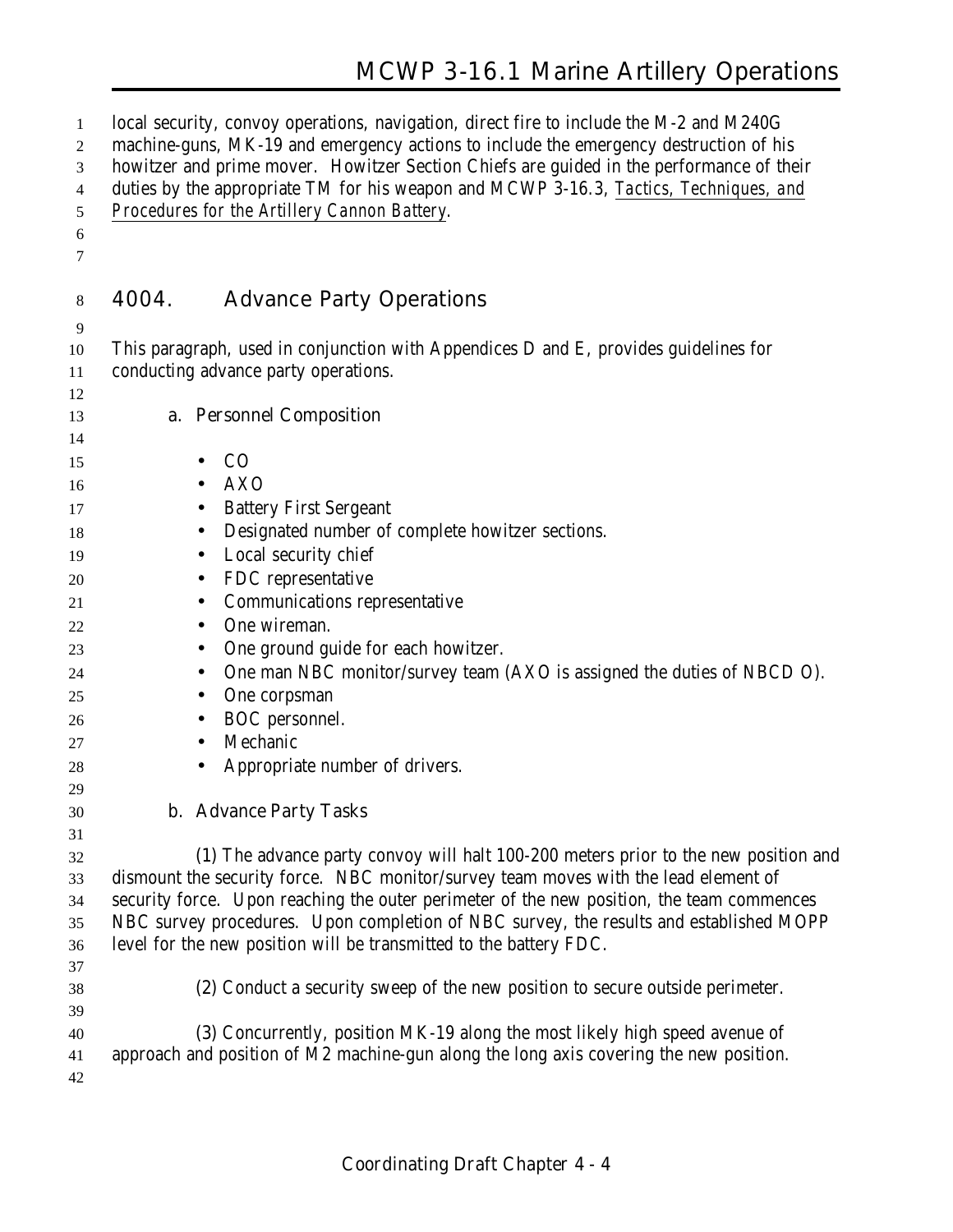| 1  | (4) Once the position is secure, the CO with the assistance of the local security                        |
|----|----------------------------------------------------------------------------------------------------------|
| 2  | chief, will select positions for each howitzer, the FDC, the antenna farm, and the battery's             |
| 3  | logistics elements. The acronym <b>SPEARR</b> may be utilized to assist in the conduct of the            |
| 4  | advance party.                                                                                           |
| 5  |                                                                                                          |
| 6  | Security $- A$ security sweep of the position is conducted.<br>$\bullet$                                 |
| 7  | <b>Position - Positioning of the battery's assets will be determined by the CO or local</b><br>$\bullet$ |
| 8  | security chief. Gun guides will tape and stake their firing positions and ensure                         |
| 9  | howitzer marking stakes are placed appropriately (with M14 pantel light on at                            |
| 10 | night).                                                                                                  |
| 11 | <b>Establish Communications - Wire communications are established within the</b><br>$\bullet$            |
| 12 | position using DR-8s and H-200s. Hand and arm communications or radio                                    |
| 13 | communications may be used as a back-up.                                                                 |
| 14 | Azimuth of Fire/initial deflection, subtense, and VA - Once comm is established,                         |
| 15 | ground guides report to the aiming circle to receive initial deflection.                                 |
| 16 |                                                                                                          |
|    | NOTE: The establishment of communications should not delay this procedure. Voice or hand                 |
|    | and arm signals should be used as a back-up.                                                             |
| 17 |                                                                                                          |
| 18 | Record - Ground guides record initial deflection.<br>$\bullet$                                           |
| 19 | Recon - Ground guides walk their track plan from howitzer position to pick-                              |
| 20 | up/release point and await main body arrival.                                                            |
| 21 |                                                                                                          |
| 22 | (5) Once each position has been established, priority of work is:                                        |
| 23 |                                                                                                          |
| 24 | Determine location of orienting station.<br>$\bullet$                                                    |
| 25 | Ground guides prepare individual howitzer positions and set in marking<br>$\bullet$                      |
| 26 | stakes with tape to visually depict azimuth of fire on the ground. When                                  |
| 27 | composition of advance party includes howitzer sections, focus of effort                                 |
| 28 | will be to lay the howitzers while the remaining howitzer ground guides                                  |
| 29 | prepare their respective positions.                                                                      |
| 30 | Establish firing capability (if accompanied by howitzers).                                               |
| 31 | Begin developing local security plan.                                                                    |
| 32 | Establish battery wire communications.<br>$\bullet$                                                      |
| 33 | Set up and orient aiming circle. Give initial deflection to each gun guide.<br>$\bullet$                 |
| 34 | Determine subtense and vertical angle to each howitzer. The FDC                                          |
| 35 | representative determines howitzer position coordinates, direction, and                                  |
| 36 | distance from the orienting station.                                                                     |
| 37 | Establish radio communications with higher headquarters.<br>$\bullet$                                    |
| 38 | Select alternate and supplementary positions.                                                            |
| 39 | Call the main body forward (if required).<br>$\bullet$                                                   |
| 40 | Begin position improvement.                                                                              |
| 41 |                                                                                                          |
| 42 |                                                                                                          |
|    |                                                                                                          |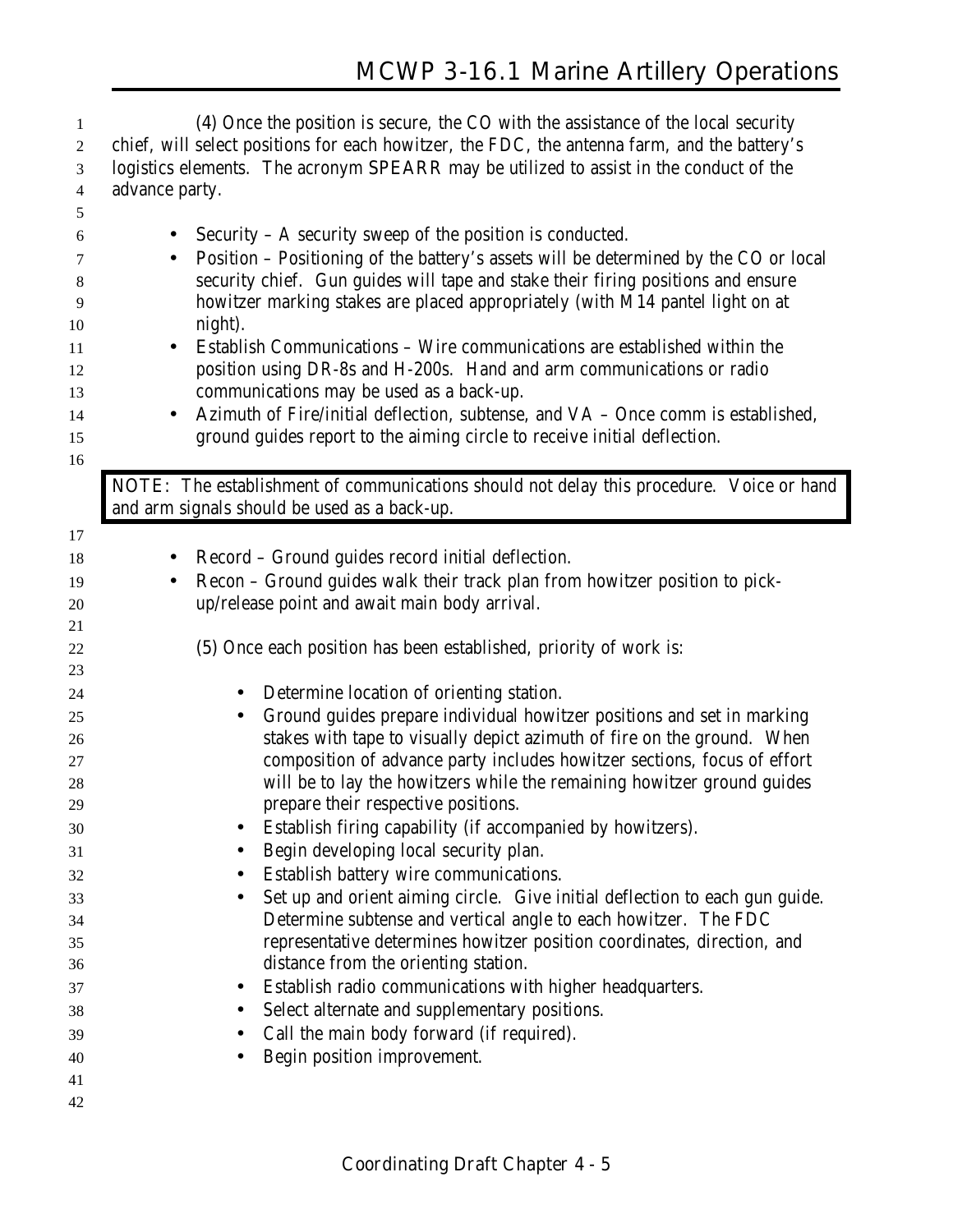## **4005. Movement of the Main Body**

 Displacements may be directed by higher headquarters or by the CO, depending upon whether control is centralized or decentralized. In all cases, the battery must promptly submit a DISREP to its immediate, higher headquarters when displacing. Units must develop and rehearse procedures for control measures, immediate action and signals to improve tactical march techniques. Refer to MCWP 3-16.3*, Tactics, Techniques, and Procedures for the Artillery Cannon Battery* and Appendices D and E of this publication. **a. Planning the Move**. The CO must determine which of the four methods of march to utilize, based on the tactical situation. The four methods are outlined in Appendix D and include: 14 • Open column • Close column • Infiltration **•** Terrain march **b.** The XO conducts his movement order brief in accordance with ST 6-50-20 (XO's Handbook), the FDO, Gunnery Sergeant, section chiefs, motor transport chief, communications chief, ammo chief, and all remaining vehicle operators. **c. Employ Adequate Security Measures**. Adequate security measures include, but are not limited to: **(1)** Concealment along the route  **(2)** Air sentries posted. The convoy's direction of movement will be established as 12 o'clock. • A-drivers will be responsible for the ten to two o'clock sector • The two Marines located at the rear of each vehicle will cover the two to six and six to ten o'clock sectors. • With five ton trucks equipped with a mounted M2 machine-gun or MK-19, the A-driver will cover a 360 degree sector. **(3)** Distribution of machine-guns and ring mounts throughout the convoy. **(4)** NBC detecting and monitoring equipment (located with the lead howitzer section). • Light/noise discipline • NVGs

• Dispersion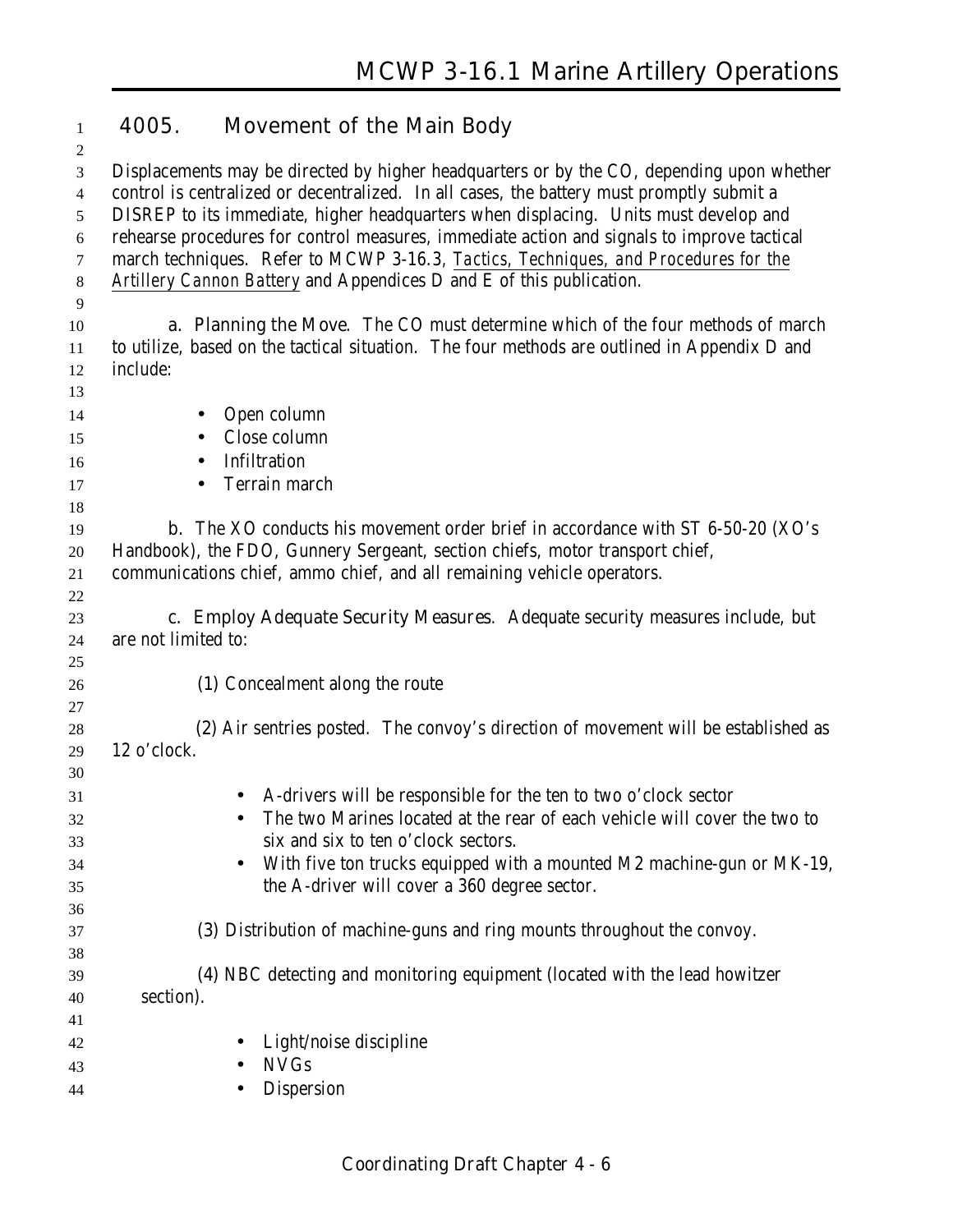| 1                        |                                                                                                                             |
|--------------------------|-----------------------------------------------------------------------------------------------------------------------------|
| 2                        | d. Other Considerations                                                                                                     |
| 3<br>$\overline{4}$<br>5 | (1) Disperse key personnel throughout the convoy with radios for adequate control<br>and to provide enhanced survivability. |
| 6<br>7<br>$8\phantom{1}$ | (2) The motor transport chief, a mechanic, and a truck without a towed load will be<br>posted at the rear of the column.    |
| 9<br>10<br>11            | (3) Normally a corpsman will be located in the convoy (this is typically the Battery<br>Gunnery Sergeant's vehicle).        |
| 12<br>13<br>14<br>15     | <b>e.</b> Conducting the Move. These specific checks should be conducted prior to the<br>move:                              |
| 16<br>17                 | (1) Ensure the order of march is known by everyone.                                                                         |
| 18<br>19                 | (2) Ensure vehicles are operationally safe and have adequate fuel prior to departure.                                       |
| 20<br>21                 | (3) Establish communications on battery command/convoy frequency.                                                           |
| 22<br>23                 | (4) Employ vehicle guides to lead vehicles through terrain, occupied positions, or<br>when backing up.                      |
| 24                       |                                                                                                                             |
| 25<br>26                 | (5) Upon the XO announcing close station march order (CSMO), the battery<br>sections will accomplish the following:         |
| 27                       |                                                                                                                             |
| 28                       | Strike nets.                                                                                                                |
| 29<br>30                 | Load all section equipment onto the section vehicle(s).<br>Op-check vehicle $(s)$ .                                         |
| 31                       | Account for all personnel, section equipment and weapons.                                                                   |
| 32                       | Prepare for movement; movement will be initiated by the XO's vehicle                                                        |
| 33                       | departing the position. All vehicles will follow, in the prescribed march                                                   |
| 34                       | order, from their individual locations within the position.                                                                 |
| 35                       |                                                                                                                             |
| 36                       | (6) Enforce march discipline. The following are examples of march discipline and                                            |
| 37                       | are outlined in Appendix D.                                                                                                 |
| 38                       |                                                                                                                             |
| 39                       | Keep moving                                                                                                                 |
| 40                       | Relay all signals                                                                                                           |
| 41                       | Light/noise discipline                                                                                                      |
| 42                       | Convoy speed                                                                                                                |
| 43                       | Maintain vehicle interval<br>$\bullet$                                                                                      |
| 44                       | Marines are alert with weapons outboard                                                                                     |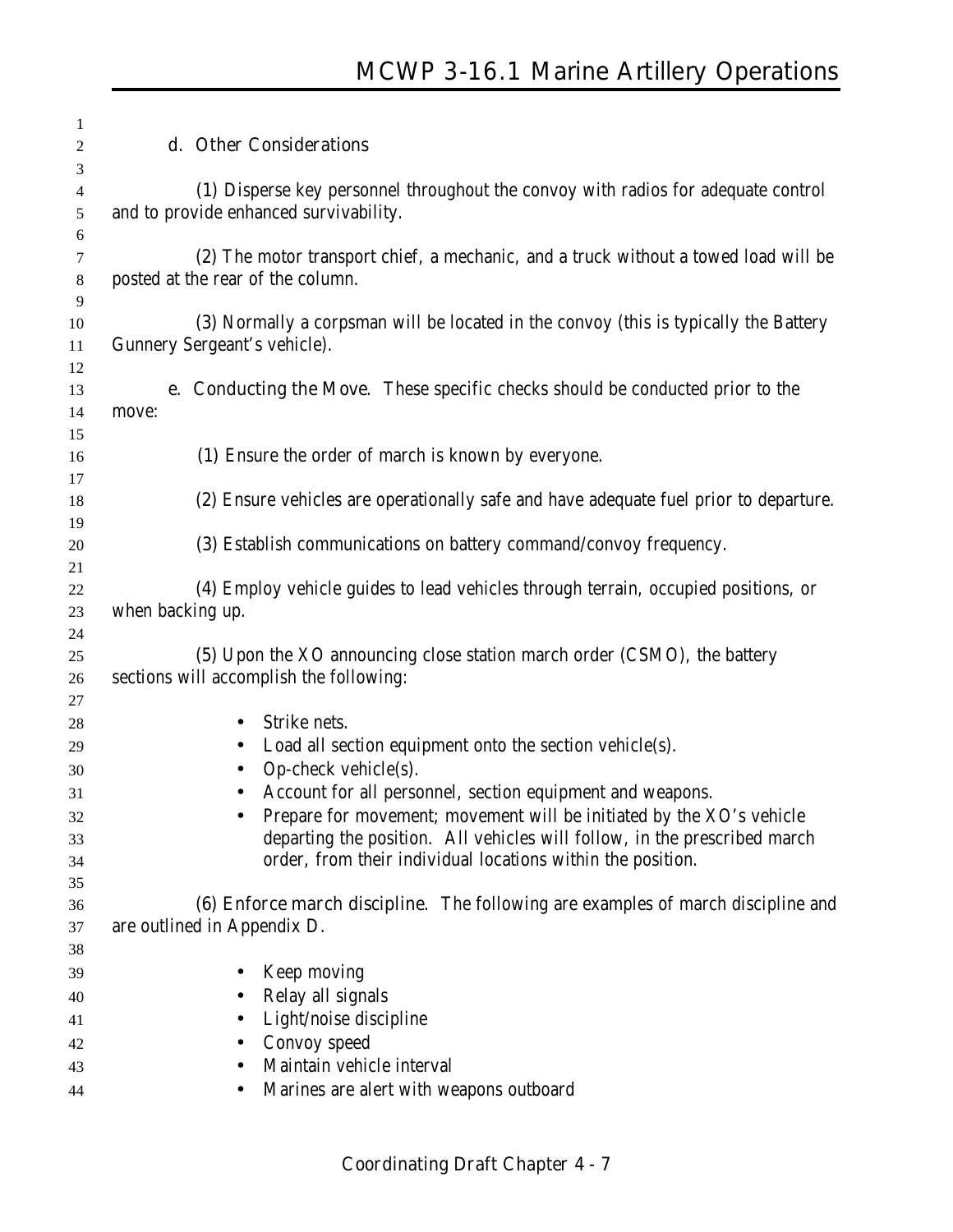| 1              | Wear helmet/flak jackets                                                                           |
|----------------|----------------------------------------------------------------------------------------------------|
| $\overline{c}$ |                                                                                                    |
| 3              | (7) Continually estimate location while on the move by using odometer, terrain                     |
| 4              | features, route markers, check points, PLGR, etc.                                                  |
| 5              |                                                                                                    |
| 6              |                                                                                                    |
| 7              | <b>Position Occupation</b><br>4006.                                                                |
| $8\phantom{1}$ |                                                                                                    |
| 9              | In order to ensure a smooth and rapid occupation of a battery position it is critical to establish |
| 10             | and follow a priority of work. The following is one recommended priority of work list.             |
| 11             |                                                                                                    |
| 12             | <b>a.</b> Establishing the Position. Priorities for the development of the firing position are:    |
| 13             |                                                                                                    |
| 14             | (1) Establish fire capability                                                                      |
| 15             | Orient howitzers                                                                                   |
| 16             | $\bullet$                                                                                          |
| 17             | Establish inner battery communications<br>$\bullet$                                                |
| 18             | <b>Distribute ammunition</b>                                                                       |
| 19             | Establish communications with the Battalion FDC (if applicable)                                    |
| 20             |                                                                                                    |
| 21             | (2) Camouflage equipment                                                                           |
| 22             | (3) Develop battery defensive plan                                                                 |
| 23<br>24       |                                                                                                    |
|                | Machine-gun and individual positions<br>$\bullet$                                                  |
| 25             | Location of LPs and Ops                                                                            |
| 26             | $\bullet$                                                                                          |
| 27             | Anti-armor team positions<br><b>Establish communications</b>                                       |
| 28             |                                                                                                    |
| 29             | Develop the defensive diagram and range cards                                                      |
| 30<br>31       | (4) Protection of personnel and harden equipment                                                   |
| 32             |                                                                                                    |
| 33             | (5) Preparation of the alternate and supplementary positions                                       |
| 34             |                                                                                                    |
| 35             | The priorities for the development of the position will happen, in most                            |
| 36             | cases, simultaneously.                                                                             |
| 37             | The improvements of the position, to include camouflage, is continuous                             |
| 38             | throughout the occupation of the position and progresses at a rate                                 |
| 39             | compatible with operations.                                                                        |
| 40             | The factors of METT-T will determine the positioning of howitzers in a                             |
| 41             | position.                                                                                          |
| 42             | MCWP 3-16.3, Tactics, Techniques, and Procedures for the Artillery<br>$\bullet$                    |
| 43             | Cannon Battery, outlines the considerations for positioning the howitzers.                         |
| 44             |                                                                                                    |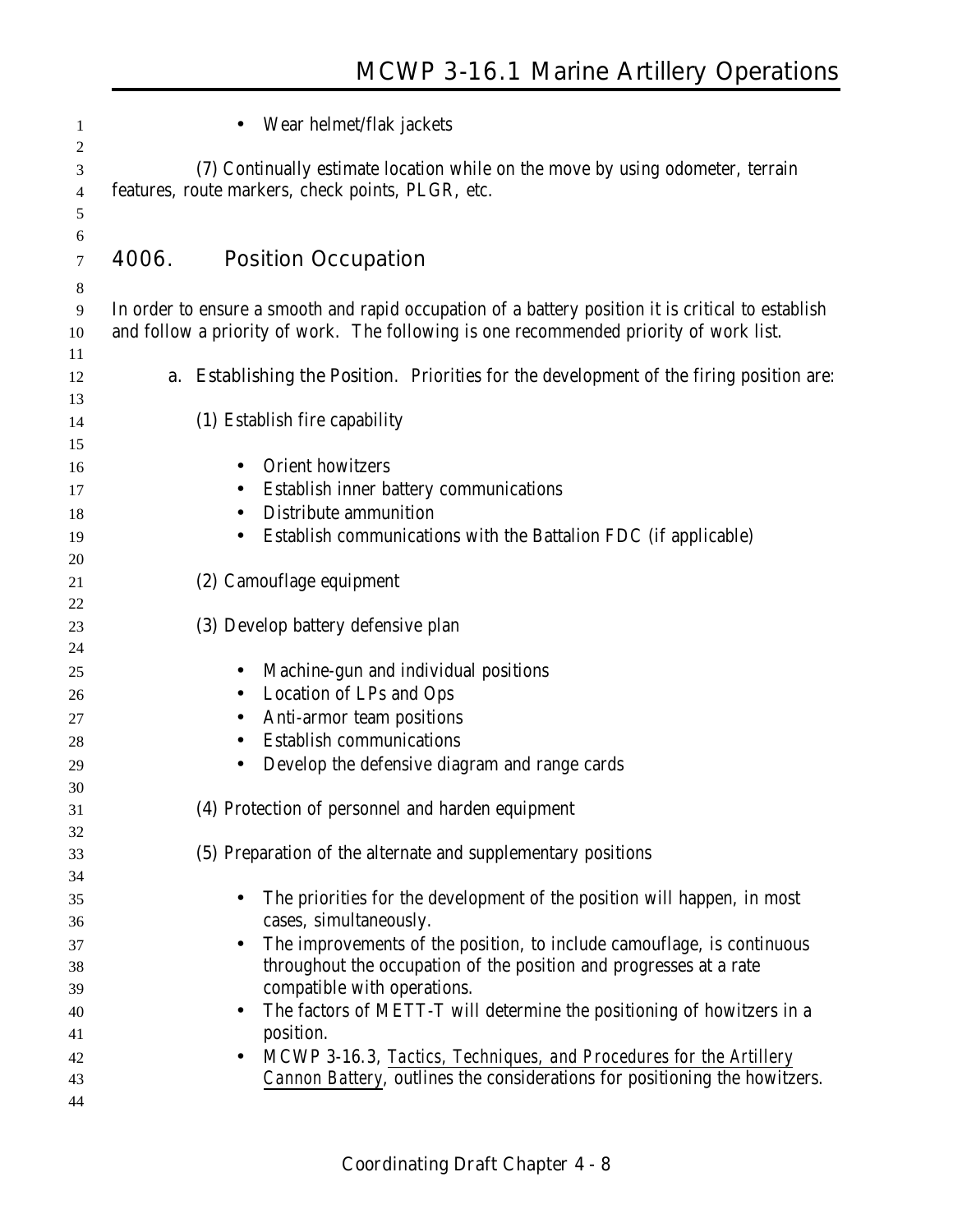**b. Laying the Battery**. Each officer in the battery and the Gunnery Sergeant will be qualified to lay the battery. However, ideally all SNCOs will have the ability to lay the battery. **(1)** The lay methods in order of preference are: **•** Orienting angle. 8 • Grid azimuth. • M2 compass. 10 • Aiming point-deflection. 11 • Howitzer back-lay. **(2)** The lay of the battery will be verified upon initial occupation. **(3)** Aiming points and alternate aiming points will be employed as prescribed within appropriate operators manuals and may differ with terrain.  **(4)** The acronym TLASBAPP (trails, lay, aiming point, site to crest, boresight, azimuth markers, prefire checks, and position improvement) will be used to govern occupations (see MCWP 3-16.3, *Tactics, Techniques, and Procedures for the Artillery Battery*). As appropriate, the XO will have the gunners emplace alternate aiming points and refer to a distant aiming point, if one is available. The section chiefs will record the piece deflections to the alternate and distant aiming points on their gunner's reference card for future reference. **c. Minimum Quadrant Elevation**. The XO is responsible for determining the lowest QE that can be safely fired from his firing position and will ensure projectiles clear all visible crests. The XO will utilize the rapid firing tables in ST 6-20-20 as long as the sum of angle 1 and angle 2 does not exceed 300 mils. If the sum of angle one and angle two exceeds 300 mils, the XO will compute his minimum quadrant elevation as demonstrated in MCWP 3-16.3, *Tactics, Techniques, and Procedures for the Artillery Cannon Battery*. **d. Location of Prime Movers and Section Equipment**. Prime movers will ordinarily be collocated with their howitzers in individual gun positions. However, factors of METT-T may dictate that prime movers be staged in a secure area away from the gunline. **4007. Local Security and Patrolling** Refer to Appendix E of this publication **4008. Fire Direction**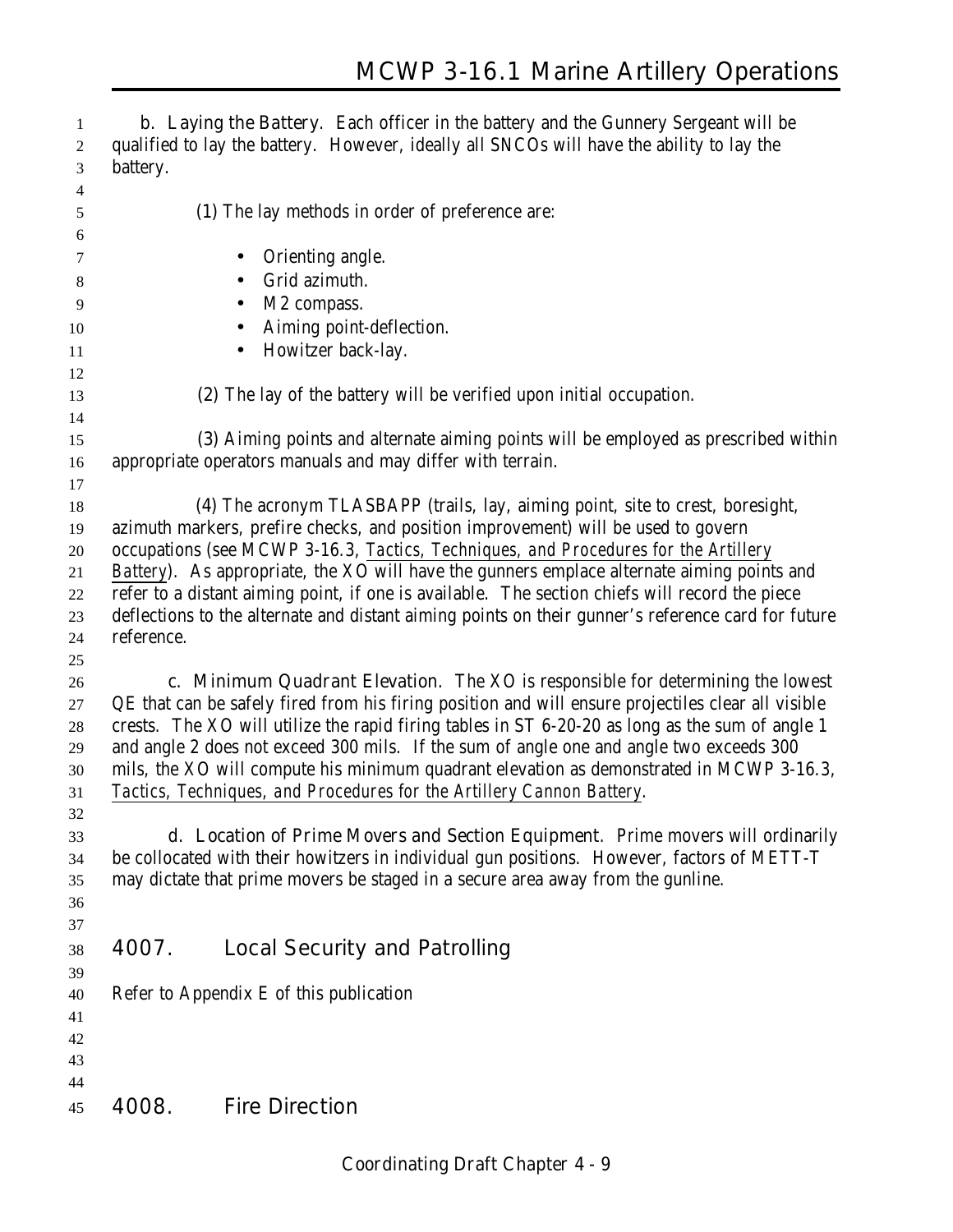The FDC will operate with the BCS as the primary means for technical fire direction and will maintain a back up capability. Gun Display Units (GDUs) will be used by all howitzers to receive fire commands from the FDC; voice commands will be used as back up. **a. Firing Battery Procedures with the BCS**. In conjunction with the digital wire link established between the BCS and the howitzer GDUs, a separate voice wire link will be established between the FDC, the howitzers, and the BOC. An additional voice wire link will be established solely between the FDC and BOC. Prior to the transmission of digital or voice firing data to the gunline, all firing data will be verified prior to firing. The howitzer section chiefs, BOC representative, and FDO will ensure constant monitoring of the wire link. **b. Gunnery**. All techniques listed in MCWP 3-16.4, *Artillery Mannon Cannon Gunnery* and ST 6-40-2 will be adhered to. **c. FDC Functions**. The functions of the FDC include: • Take all measures necessary to prevent fratricide. • Determine residuals and GFT settings. • Respond to all communications directed to the battery. • Compute technical data for firing element. • Perform tactical fire direction, as required. • Execute fire plans. • Receive fire order standards from battalion, when required. • Establish fire order/command standards for the battery. • Respond to fire orders from battalion. • Process requests for fire from supported units. • Submit request for reinforcing fires to battalion (when required). • Designate ammunition lots (if not designated by higher headquarters). • Issue fire commands to howitzer sections. • Assign priority targets/FPF to firing battery. • Submit reports to battalion. • Maintain an FDC journal. • Maintain a fire control map to keep track of friendly and enemy positions, tactical control measures, fire support coordinating measures, and zone of fire/target area in respective AOR. • Be prepared to assume control as the alternate battalion FDC, if designated. **d. FDC Journal**. An FDC journal will be maintained in each FDC to record pertinent data to include, but not limited to: • Fire support coordinating measures. • Summary of tactical situation. • Future plans, if known.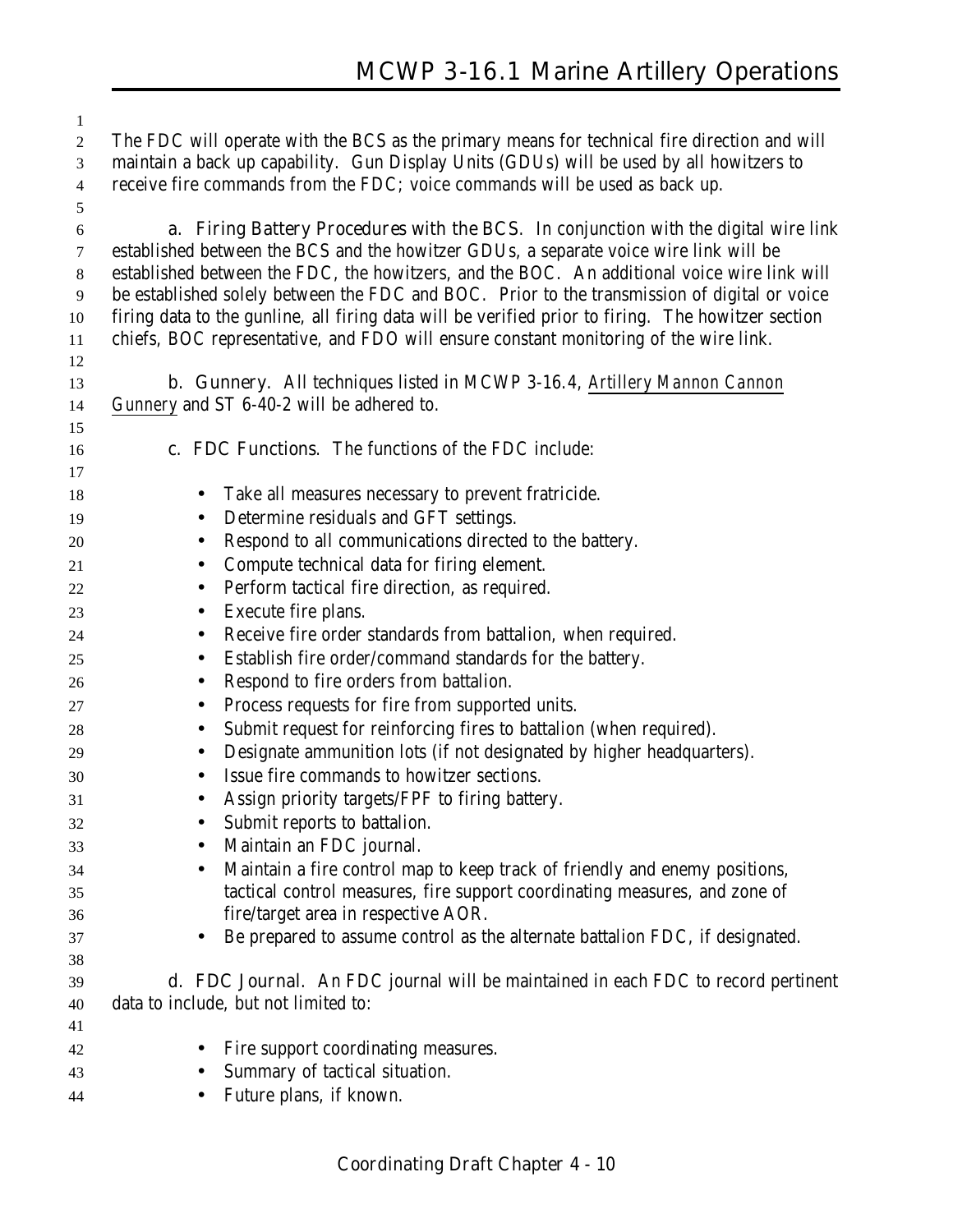| 1        | Current ammunition status and lot designations.<br>$\bullet$                                    |
|----------|-------------------------------------------------------------------------------------------------|
| 2        | Current fire order/fire command standards.                                                      |
| 3        | Fire plans to include target lists and schedules.                                               |
| 4        | Rules of engagement (ROE).                                                                      |
| 5        | Applicable reports (i.e., DISREP, CPREP, NBC Reports, etc.).<br>$\bullet$                       |
| 6        | Current residuals/GFT settings.                                                                 |
| 7        | MET messages.                                                                                   |
| 8        | Important messages.                                                                             |
| 9        |                                                                                                 |
| 10       | e. Special Missions. See paragraph 3005d.                                                       |
| 11<br>12 | f. Standards. Fire order standards and fire command standards will be established by            |
| 13       | the respective FDO based on commander's guidance, tactical situation, and attack criteria.      |
| 14       |                                                                                                 |
| 15       |                                                                                                 |
| 16       | <b>Gunline Procedures</b><br>4009.                                                              |
| 17       |                                                                                                 |
| 18       | Proper gunline procedures are essential in order to provide timely, accurate artillery fires in |
| 19       | support of the maneuver element. The following paragraph establishes common techniques          |
| 20       | and procedures that will be adhered to whenever possible.                                       |
| 21       |                                                                                                 |
| 22       | <b>a. Advance Party.</b> Each howitzer section will provide representation to the advance       |
| 23       | party.                                                                                          |
| 24       |                                                                                                 |
| 25       | <b>b.</b> Special Missions. When firing special missions it is vital that all procedures on the |
| 26       | gunline are clearly understood and followed.                                                    |
| 27       | (1) Priority Target                                                                             |
| 28<br>29 |                                                                                                 |
| 30       | Lay on priority target data at end of mission.                                                  |
| 31       | Prepare, segregate, and identify designated ammunition and powder.                              |
| 32       |                                                                                                 |
| 33       | (2) Final Protective Fires (FPF)                                                                |
| 34       |                                                                                                 |
| 35       | The gunline will lay on FPF data at end of mission.<br>$\bullet$                                |
| 36       | Preferred ammunition for the FPF is HE/Q unless otherwise dictated by                           |
| 37       | the FDC.                                                                                        |
| 38       | Howitzers will be fired at their maximum rate of fire for three minutes<br>$\bullet$            |
| 39       | followed by their sustained rate of fire until the command "cease loading"                      |
| 40       | or all prescribed ammunition is expended.                                                       |
| 41       |                                                                                                 |
| 42       | (2) Fire Plans. When operating in an automated environment, fire plans will be                  |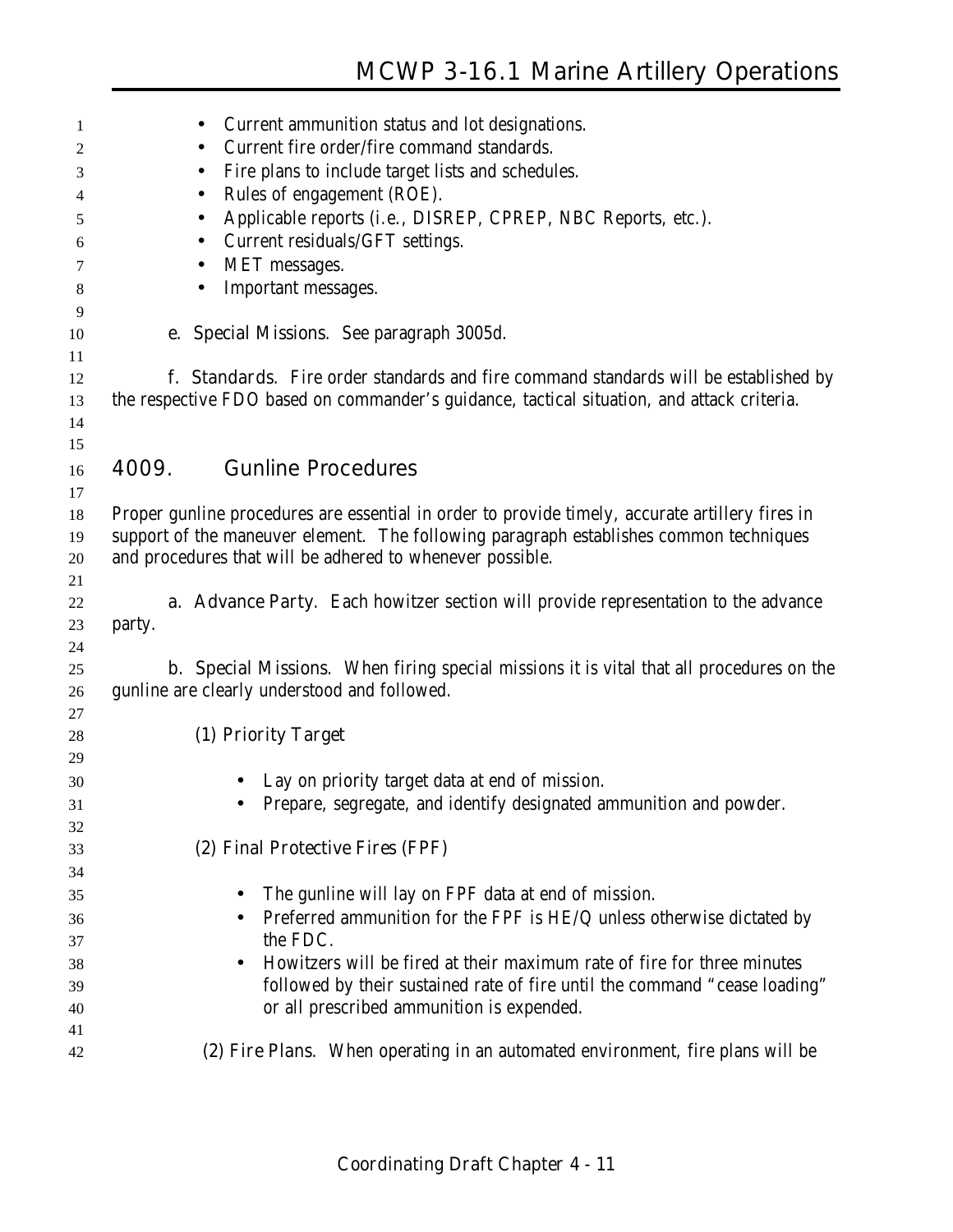| 1<br>2<br>$\mathfrak{Z}$               | transmitted via GDUs. If time permits a dry-fire rehearsal will be conducted prior to the<br>actual schedule of fires being initiated. In the event GDUs are not operational or when<br>conducting degraded operations the following are proven practices:                                                                                        |  |  |  |  |
|----------------------------------------|---------------------------------------------------------------------------------------------------------------------------------------------------------------------------------------------------------------------------------------------------------------------------------------------------------------------------------------------------|--|--|--|--|
| $\overline{4}$<br>$\sqrt{5}$<br>6<br>7 | (a) The Ops Chief or FDO will record all fire commands on a 5X7 card by line<br>number and submit to each section chief.                                                                                                                                                                                                                          |  |  |  |  |
| $\,8\,$<br>9<br>10                     | (b) The Ops Chief or FDO will talk directly to the section chiefs via the voice<br>wire link and pass the aforementioned data so it may be recorded by the gunline.                                                                                                                                                                               |  |  |  |  |
|                                        | NOTE: Regardless of which method is utilized, the section chiefs will ensure designated<br>ammunition and powder is prepared and segregated by fire plan/series name.                                                                                                                                                                             |  |  |  |  |
| 11<br>12<br>13<br>14<br>15             | c. Direct Fire. Direct fire is fire delivered on a target by use of direct laying<br>techniques. Direct fire is usually in conjunction with an emergency displacement, taking only<br>essential gear.                                                                                                                                             |  |  |  |  |
| 16                                     | <b>d. Out of Traverse.</b> See applicable weapon's TM.                                                                                                                                                                                                                                                                                            |  |  |  |  |
| 17<br>18<br>19<br>20                   | e. Hasty displacement. A hasty displacement is defined as an expeditious<br>displacement by a unit due to an imminent attack by the enemy. A successful hasty<br>displacement requires the following:                                                                                                                                             |  |  |  |  |
| 21<br>22<br>23                         | (1) Sections will displace with all gear except ammo that is on the deck and DRMO.                                                                                                                                                                                                                                                                |  |  |  |  |
| 24<br>25<br>26<br>27                   | (2) On command to hasty displace, advance party personnel will immediately report<br>to the advance party vehicle. Section chiefs will ensure that all gear and equipment is<br>consolidated on or very near the vehicle for quick displacement. Section chiefs will also<br>ensure their drivers immediately op-check their vehicles and radios. |  |  |  |  |
| 28<br>29                               | (3) Ammo/dunnage will be left on the deck for pick-up by service elements.                                                                                                                                                                                                                                                                        |  |  |  |  |
| 30<br>31                               | (4) The order of march for the advance party does not change.                                                                                                                                                                                                                                                                                     |  |  |  |  |
| 32<br>33<br>34<br>35                   | (5) Order of march for the firing element will be dictated by particular gun<br>positioning and direction of exit from the GP.                                                                                                                                                                                                                    |  |  |  |  |
| 36<br>37<br>38                         | (6) The standard time limit for a hasty displacement for the advance party during<br>daylight is four minutes and six minutes at night.                                                                                                                                                                                                           |  |  |  |  |
| 39<br>40<br>41                         | (7) The standard time limit for a hasty displacement for the firing battery element is<br>eight minutes during daylight and 12 minutes at night.                                                                                                                                                                                                  |  |  |  |  |
| 42<br>43                               | (8) Service elements have 30 minutes day or night to enter into the new position<br>with all ammo/dunnage.                                                                                                                                                                                                                                        |  |  |  |  |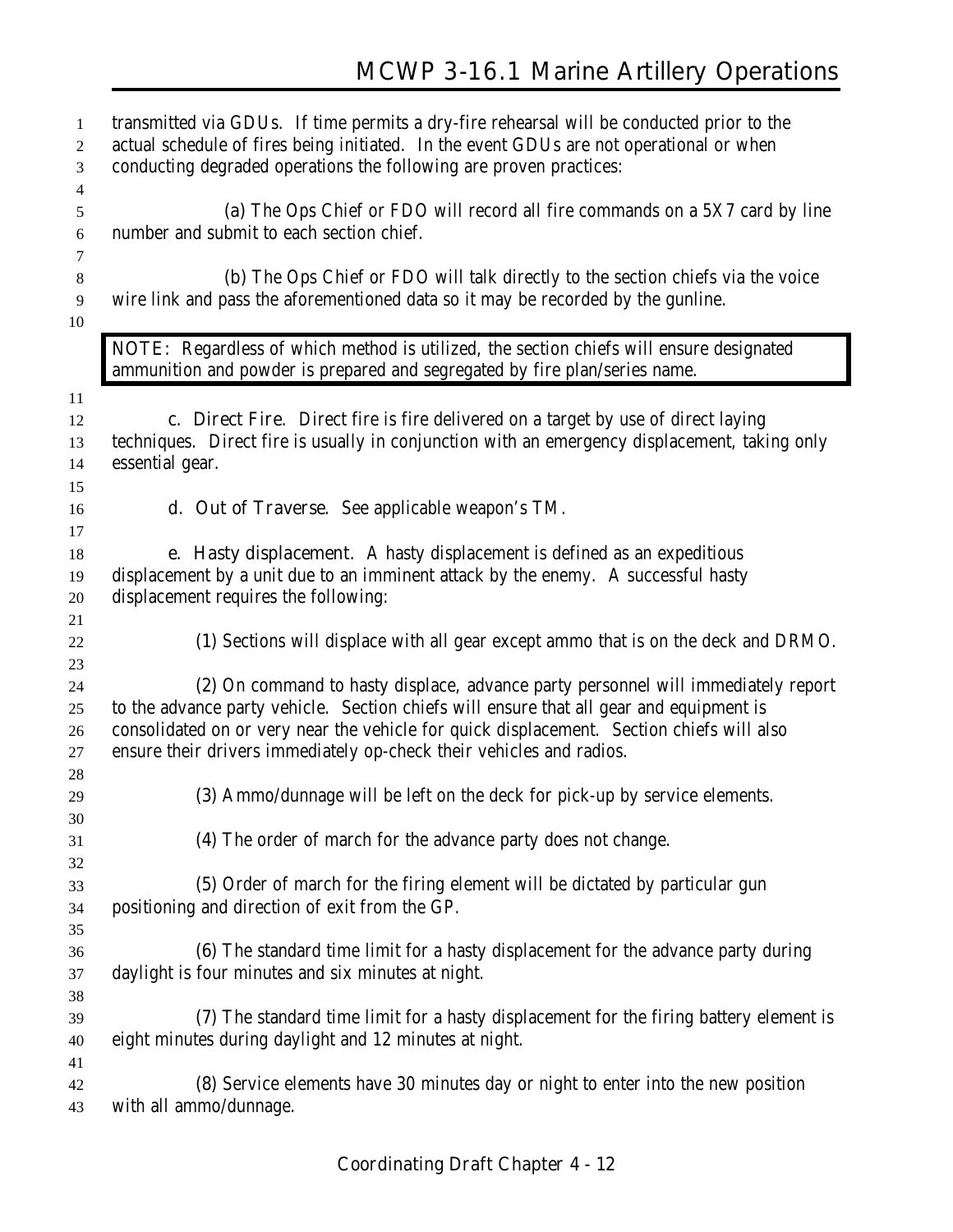| 1              |                                                                                                 |
|----------------|-------------------------------------------------------------------------------------------------|
| $\overline{c}$ | f. Emergency Displacement. An emergency displacement is defined as the urgent                   |
| 3              | displacement of a unit while under attack. The following techniques and procedures will be      |
| $\overline{4}$ | adhered to when conducting an emergency displacement:                                           |
| 5              |                                                                                                 |
| 6              | (1) Bring only mission essential gear to include:                                               |
| 7              |                                                                                                 |
| 8              | Howitzer with equipment necessary to achieve fire capability.                                   |
| 9              | Personal equipment: 782 gear, NBC gear, and T/O weapon.                                         |
|                |                                                                                                 |
| 10             |                                                                                                 |
| 11             | (2) Each section displaces to the established rally point when ready. There is no               |
| 12             | order of march.                                                                                 |
| 13             |                                                                                                 |
| 14             | (3) Advance party personnel will remain with their sections until they arrive at the            |
| 15             | rally point.                                                                                    |
| 16             |                                                                                                 |
| 17             | (4) At the rally point, re-orient, re-organize, and re-distribute personnel and                 |
| 18             | ammunition. The advance party will assemble at the advance party truck.                         |
| 19             |                                                                                                 |
| 20             | (5) The standard time limit for an emergency displacement is four minutes during                |
| 21             | daylight and six minutes at night.                                                              |
| 22             |                                                                                                 |
| 23             |                                                                                                 |
| 24             | 4010. Battery Operations Center                                                                 |
| 25             |                                                                                                 |
| 26             | The Battery Operations Center (BOC) is designed to send a fully mission capable sub-unit of     |
| 27             | the battery forward with the advance party in order to rapidly achieve fire capability upon     |
| 28             | arrival of the firing element at a new position. The BOC also serves as an alternate FDC in     |
| 29             | the firing position in the event the battery FDC experiences severe degradation or catastrophic |
| 30             | loss of command, control, and communications (C3) or possibly when the battery FDC              |
| 31             | assumes control of the battalion FDC.                                                           |
| 32             |                                                                                                 |
| 33             | a. Duties of Personnel in the BOC                                                               |
| 34             |                                                                                                 |
| 35             | $(1)$ AXO/AFDO                                                                                  |
| 36             |                                                                                                 |
| 37             | (a) The AXO commands the BOC. His first duty is to emplace the BOC as                           |
| 38             | directed by the CO. The AXO will then lay the howitzers (if accompanying the advance party)     |
| 39             | using the most accurate method available. If no howitzers accompany the advance party the       |
| 40             | AXO will determine initial lay data for each howitzer to include deflection, subtense, and VA.  |
| 41             |                                                                                                 |
| 42             | <b>(b)</b> The AXO will act as the BOC's FDO/XO. The AXO will ensure that                       |
| 43             | section chiefs properly record information on section chief reports in order to determine XO's  |
| 44             | Min QE.                                                                                         |
| 45             |                                                                                                 |
|                |                                                                                                 |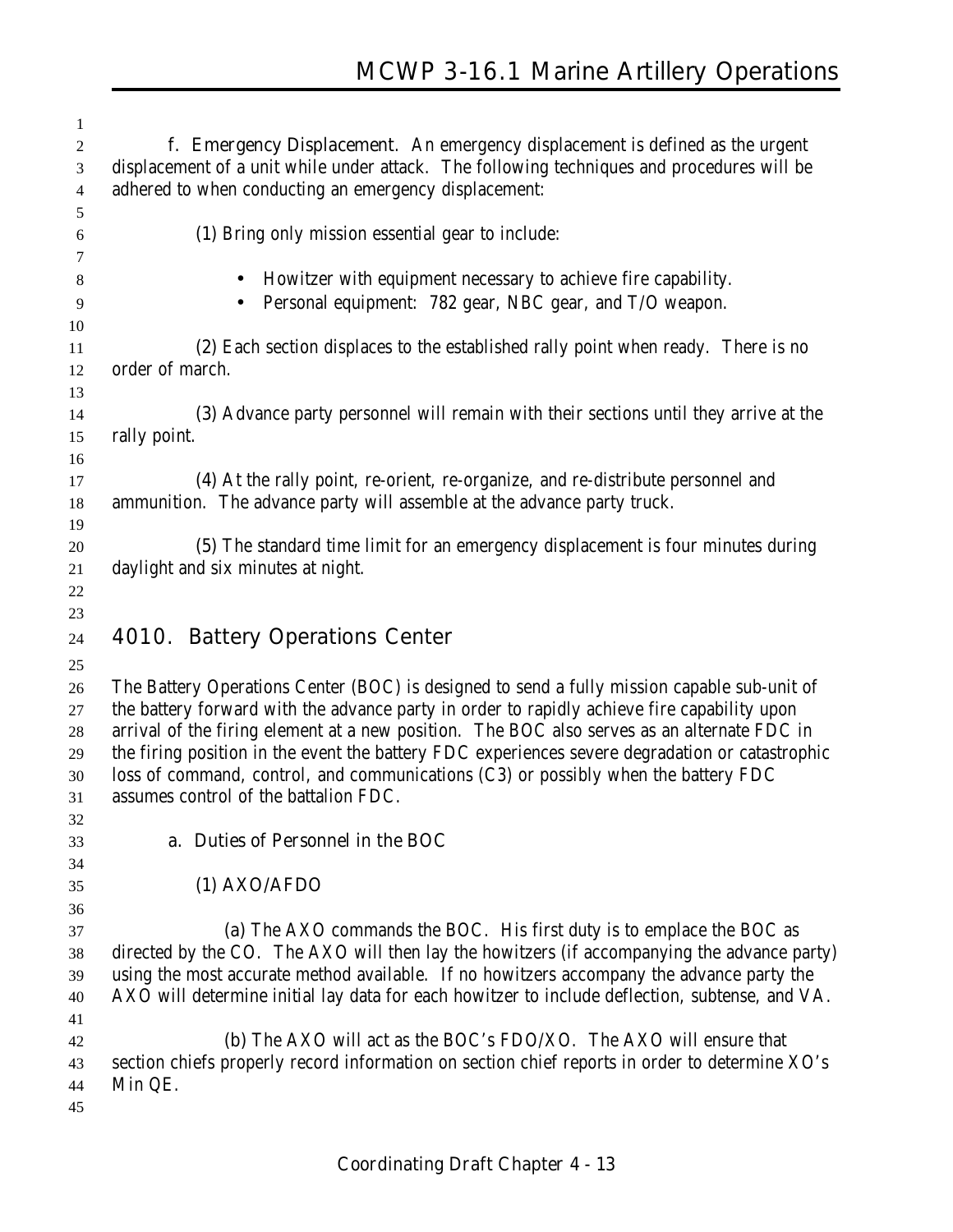| 1        | (c) Once the BOC becomes fire capable, the AXO will act as the FDO utilizing                                                                                                    |  |  |  |
|----------|---------------------------------------------------------------------------------------------------------------------------------------------------------------------------------|--|--|--|
| 2        | a BUCS, BCS, or manual capability. He will ensure a situation map is utilized and that the                                                                                      |  |  |  |
| 3        | chart operator has set up and oriented his firing chart to the new position.                                                                                                    |  |  |  |
| 4<br>5   | (2) Assistant Operations Chief                                                                                                                                                  |  |  |  |
| 6        |                                                                                                                                                                                 |  |  |  |
| 7        | (a) The Assistant Operations Chief (A-Ops Chief) will ensure a technical fire                                                                                                   |  |  |  |
| $8\,$    | direction method is available and in concert with the FDC's method (MET, residuals, MVVs,                                                                                       |  |  |  |
| 9<br>10  | etc.) prior to the BOC departing for the new position. While the AXO is laying the battery (or<br>determining initial lay data), the A-Ops Chief establishes the BOC.           |  |  |  |
| 11       |                                                                                                                                                                                 |  |  |  |
| 12       | <b>(b)</b> The A-Ops Chief will ensure the fire control map contains the latest fire                                                                                            |  |  |  |
| 13       | support coordinating measures. He will have the last target number used by the battery and                                                                                      |  |  |  |
| 14       | have information on any schedule of fires/TOTs. Any other pertinent information should be                                                                                       |  |  |  |
| 15       | passed to the BOC from the FDC through the A-Ops Chief.                                                                                                                         |  |  |  |
| 16       |                                                                                                                                                                                 |  |  |  |
| 17       | (c) The A-Ops Chief will compute XO's Min QE and identify any intervening                                                                                                       |  |  |  |
| 18       | crests to be addressed when computing firing data.                                                                                                                              |  |  |  |
| 19       |                                                                                                                                                                                 |  |  |  |
| 20       | (d) Once a fire mission is received, the A-Ops Chief will compute the firing                                                                                                    |  |  |  |
| 21       | data after receiving the fire order from the AXO. Normal FDC procedures will ensue from                                                                                         |  |  |  |
| 22       | this point forward.                                                                                                                                                             |  |  |  |
| 23       | (3) All other BOC Personnel. The remaining personnel in the BOC will perform                                                                                                    |  |  |  |
| 24<br>25 | their duties in accordance with MCWP 3-16.4, Artillery Manual Cannon Gunnery under FDC                                                                                          |  |  |  |
| 26       | personnel.                                                                                                                                                                      |  |  |  |
| 27       |                                                                                                                                                                                 |  |  |  |
| 28       |                                                                                                                                                                                 |  |  |  |
| 29       | 4011.<br><b>Passage of Control</b>                                                                                                                                              |  |  |  |
| 30       |                                                                                                                                                                                 |  |  |  |
| 31       | a. The passage of control from the FDC to the BOC will follow the procedures                                                                                                    |  |  |  |
| 32       | outlined in Chapter 2. In addition:                                                                                                                                             |  |  |  |
| 33       |                                                                                                                                                                                 |  |  |  |
| 34       | The FDO transmits an updated FIRECAP to battalion accounting for the number of<br>guns displacing with the advance party/BOC.                                                   |  |  |  |
| 35       |                                                                                                                                                                                 |  |  |  |
| 36<br>37 | During the road march, the BOC will monitor battalion fire direction and battery<br>command nets.                                                                               |  |  |  |
| 38       | Once the howitzers with the advanced party are fire capable, the BOC will request<br>$\bullet$                                                                                  |  |  |  |
|          |                                                                                                                                                                                 |  |  |  |
|          |                                                                                                                                                                                 |  |  |  |
| 39       | passage of control from the battery FDC.                                                                                                                                        |  |  |  |
| 40       | The FDC will transmit a DISREP to the battalion FDC upon displacement of the                                                                                                    |  |  |  |
| 41       | main body.                                                                                                                                                                      |  |  |  |
| 42<br>43 | The BOC will transmit a FIRECAP (this is due to the change in the number of<br>$\bullet$<br>howitzers now firing capable) to the battalion FDC once passage of control from the |  |  |  |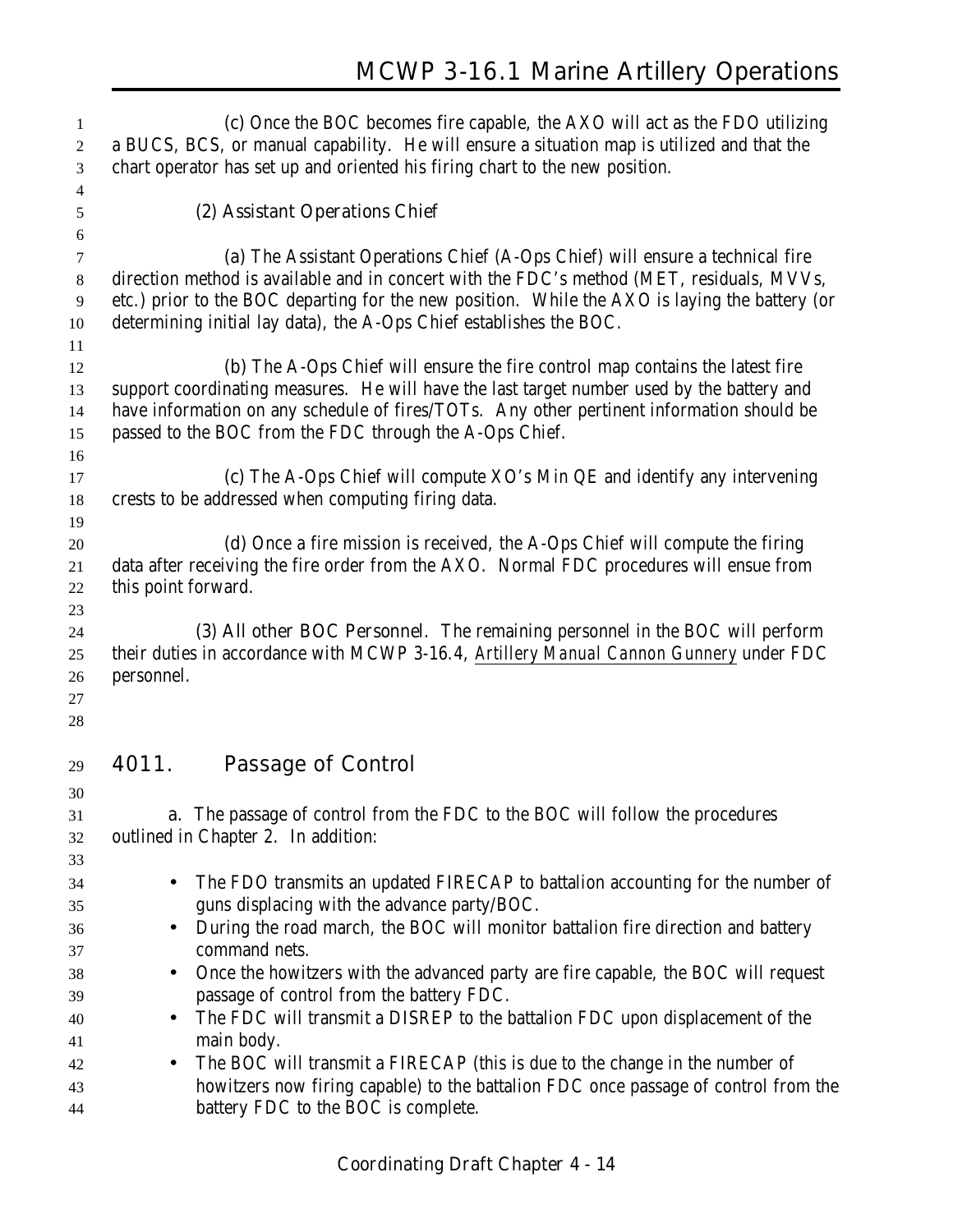**b. Passing Control Back to the FDC**. Passing control back to the FDC will utilize the same procedures mentioned above. If howitzers become fire capable prior to the battery FDC assuming control back from the BOC, the BOC will transmit an updated FIRECAP to the battalion FDC illustrating a change in weapon strength. Control from the BOC to the FDC will be conducted via the most efficient means (i.e., by wire or battery command). 

## **4012. Emergency Fire Mission (Hip Shoot)**

All emergency fire missions will be conducted in accordance with MCWP 3-16.3, *Tactics,*

*Techniques, and Procedures for the Artillery Cannon Battery*.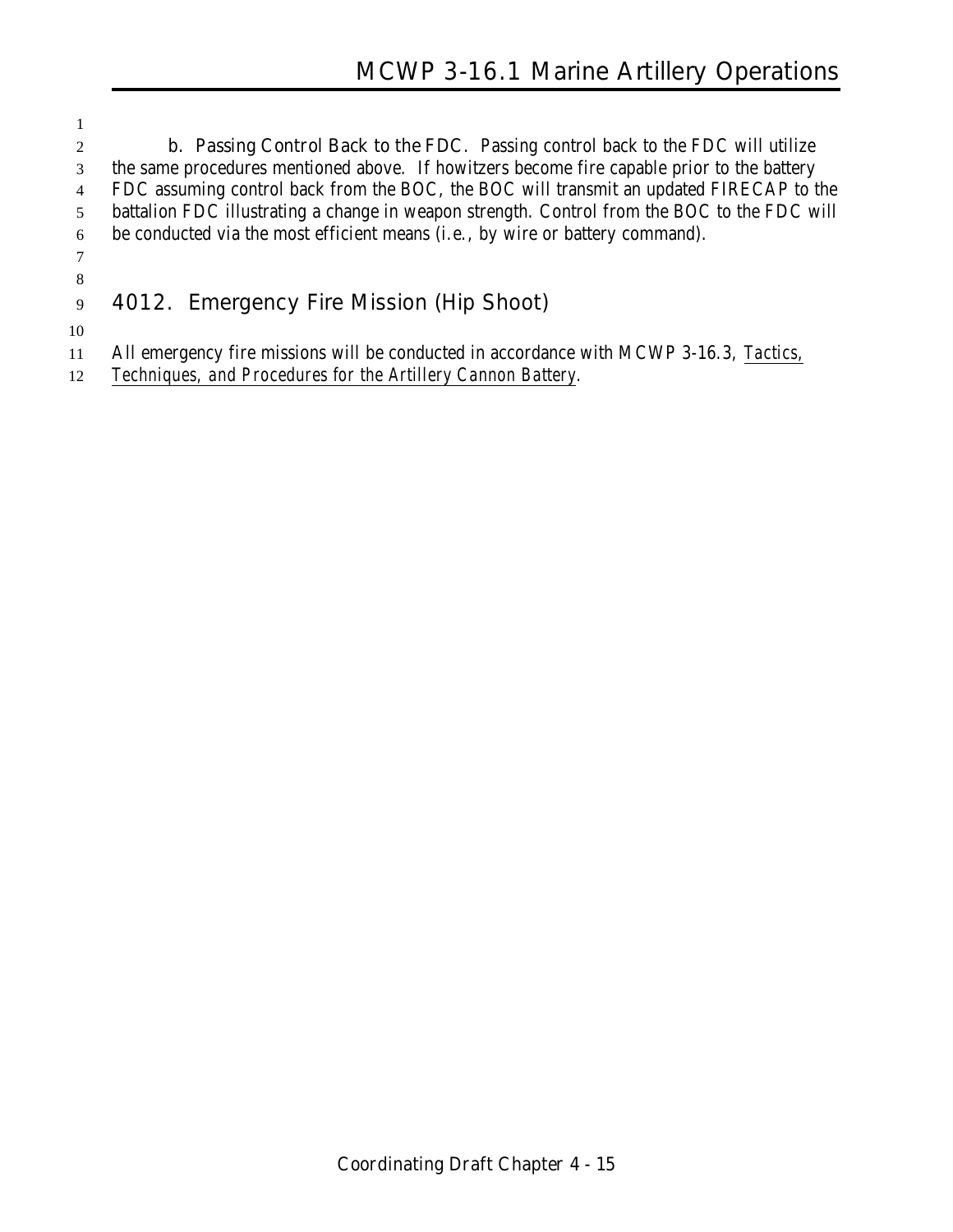| 1                     | <b>EXAMPLE BATTERY COMMANDER'S POSITION CHECKLIST</b>                                                                                                                                                                                      |  |
|-----------------------|--------------------------------------------------------------------------------------------------------------------------------------------------------------------------------------------------------------------------------------------|--|
| 2<br>3<br>4<br>5<br>6 | <b>1. MISSION ACCOMPLISHMENT:</b> Can the battery provide support from the selected<br>position? This must be the overriding factor in determining position suitability. Additionally,<br>designate alternate and supplementary positions. |  |
| 7<br>$\,8\,$          | <b>2. SIZE OF AREA:</b> Is the selected position large enough to allow all battery equipment to be<br>adequately dispersed?                                                                                                                |  |
| 9<br>10               | <b>3. TERRAIN CONSIDERATIONS</b>                                                                                                                                                                                                           |  |
| 11                    |                                                                                                                                                                                                                                            |  |
| 12                    | a. Defilade                                                                                                                                                                                                                                |  |
| 13<br>14              | Protection from ground observation<br>$\Box$                                                                                                                                                                                               |  |
| 15                    | Protection from direct fire<br>$\Box$                                                                                                                                                                                                      |  |
| 16                    | Protection from indirect fire<br>$\Box$                                                                                                                                                                                                    |  |
| 17                    | Terrain masking for antennae<br>$\Box$                                                                                                                                                                                                     |  |
| 18                    |                                                                                                                                                                                                                                            |  |
| 19                    | <b>b.</b> Trafficability                                                                                                                                                                                                                   |  |
| 20                    |                                                                                                                                                                                                                                            |  |
| 21                    | Suitability of road surfaces<br>$\Box$                                                                                                                                                                                                     |  |
| 22                    | Inclimate weather plan<br>$\Box$                                                                                                                                                                                                           |  |
| 23                    |                                                                                                                                                                                                                                            |  |
| 24                    | c. Concealment                                                                                                                                                                                                                             |  |
| 25                    |                                                                                                                                                                                                                                            |  |
| 26                    | <b>Natural</b><br>□<br>Supplemental (man-made)                                                                                                                                                                                             |  |
| 27                    | $\Box$<br>Disposal of empty canisters/dunnage<br>$\Box$                                                                                                                                                                                    |  |
| 28<br>29              |                                                                                                                                                                                                                                            |  |
| 30                    | d. Access Routes                                                                                                                                                                                                                           |  |
| 31                    |                                                                                                                                                                                                                                            |  |
| 32                    | Concealed, preferably from rear of position                                                                                                                                                                                                |  |
| 33                    | Dual routes<br>$\Box$                                                                                                                                                                                                                      |  |
| 34                    |                                                                                                                                                                                                                                            |  |
| 35                    | <b>4. SURVIVABILITY.</b> Use combination of all methods to ensure maximum survivability.                                                                                                                                                   |  |
| 36                    |                                                                                                                                                                                                                                            |  |
| 37                    | a. Threat. Prioritize most likely enemy threat to battery based on the S-2's analysis of                                                                                                                                                   |  |
| 38                    | enemy weapons and target acquisition capabilities.                                                                                                                                                                                         |  |
| 39                    |                                                                                                                                                                                                                                            |  |
| 40                    | <b>Ground Attack</b><br>□                                                                                                                                                                                                                  |  |
| 41                    | <b>Air Attack</b><br>$\Box$                                                                                                                                                                                                                |  |
| 42                    | Counterfire<br>□                                                                                                                                                                                                                           |  |
| 43                    |                                                                                                                                                                                                                                            |  |
| 44                    |                                                                                                                                                                                                                                            |  |
| 45                    | Figure 4-1. Example Battery Commander's Position Checklist.                                                                                                                                                                                |  |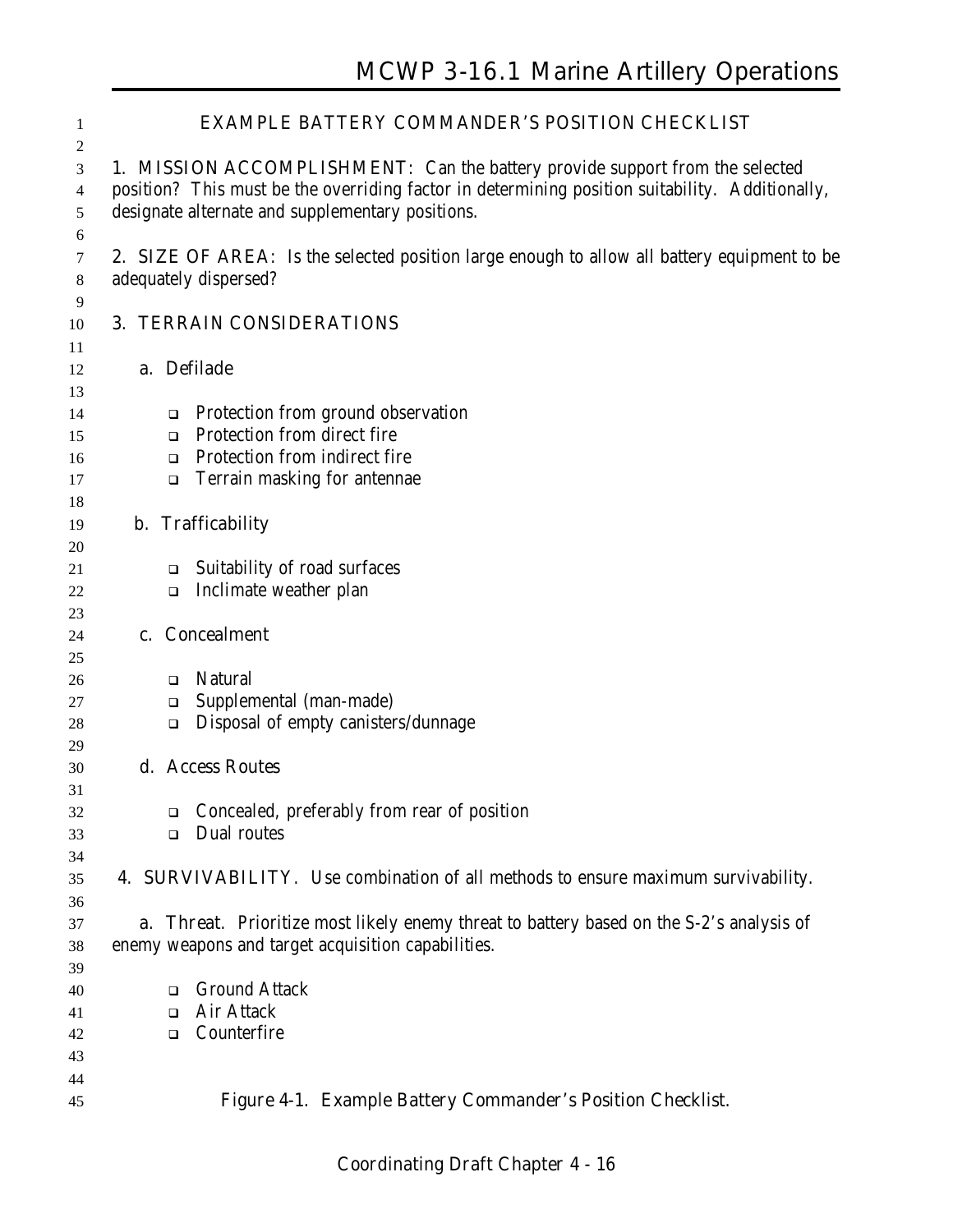| 1           |  |                  | <b>b.</b> Dispersion                                                                                                                                             |
|-------------|--|------------------|------------------------------------------------------------------------------------------------------------------------------------------------------------------|
| 2           |  |                  |                                                                                                                                                                  |
| 3<br>4      |  | $\Box$           | Maximum feasible distance (based on threat analysis and terrain. Goal of 100<br>meters between howitzers in a high counterfire threat environment. Disperse both |
| 5<br>6<br>7 |  | $\Box$           | laterally and in-depth.<br>FDC/antennae remoted to maximum feasible disance. Goal of 750 meters in a high<br>EW threat environment.                              |
| 8           |  |                  |                                                                                                                                                                  |
| 9           |  |                  | c. Hardening                                                                                                                                                     |
| 10          |  |                  |                                                                                                                                                                  |
| 11<br>12    |  | $\Box$<br>$\Box$ | "Something is better than nothing"<br>Minimum. Protection for personnel (fighing holes) and ammunition                                                           |
| 13          |  |                  |                                                                                                                                                                  |
| 14          |  |                  | d. Survivability Moves                                                                                                                                           |
| 15          |  |                  |                                                                                                                                                                  |
| 16          |  | $\Box$           | Must be completed as quickly as possible to reduce out of action time.                                                                                           |
| 17          |  | □                | Move at least 1000 meters                                                                                                                                        |
| 18          |  |                  |                                                                                                                                                                  |
| 19          |  |                  | e. Defensibility                                                                                                                                                 |
| 20          |  |                  |                                                                                                                                                                  |
| 21          |  | $\Box$           | Likely ground and air avenues of approach identified                                                                                                             |
| 22          |  | $\Box$           | LPs/OPs and engagement areas established along likely avenues of approach (should                                                                                |
| 23          |  |                  | be far enough to permit hasty displacement to supplemental or alternate positions).                                                                              |
| 24          |  | $\Box$           | Indirect fires planned from mutual support units on likely ground avenues of                                                                                     |
| 25<br>26    |  | $\Box$           | approach.<br>Defense diagram prepared integrating all crew served weapons, howitzers,                                                                            |
| 27          |  |                  | individual weapons, and LPs/OPs.                                                                                                                                 |
| 28          |  | $\Box$           | Supplemental direct fire positions identified.                                                                                                                   |
| 29          |  | $\Box$           | Range cards prepared for all howitzers and crew served weapons.                                                                                                  |
| 30          |  | $\Box$           | Patrols established and coordinated.                                                                                                                             |
| 31          |  | $\Box$           | Reaction force established and mustering point identified.                                                                                                       |
| 32          |  | □                | Emergency signals established.                                                                                                                                   |
| 33          |  |                  |                                                                                                                                                                  |
| 34          |  |                  | f. Miscellaneous                                                                                                                                                 |
| 35          |  |                  |                                                                                                                                                                  |
| 36          |  | $\Box$           | DAP identified and referred deflections recorded (at least 1500 M, preferably to the                                                                             |
| 37          |  |                  | flank, and visible at night).                                                                                                                                    |
| 38          |  | □                | Verify BCS/BUCS computed howitzer locations with PLGR or Map Spot.<br>Utilize hasty astro or simo to confirm directional control.                                |
| 39<br>40    |  | ❏<br>$\Box$      | Verify ammunition lots and coordinate emplacement of M94 chronograph with                                                                                        |
| 41          |  |                  | FDC.                                                                                                                                                             |
| 42          |  |                  |                                                                                                                                                                  |
| 43          |  |                  |                                                                                                                                                                  |
| 44          |  |                  |                                                                                                                                                                  |
| 45          |  |                  | Figure 4-1. Example Battery Commander's Position Checklist (cont).                                                                                               |